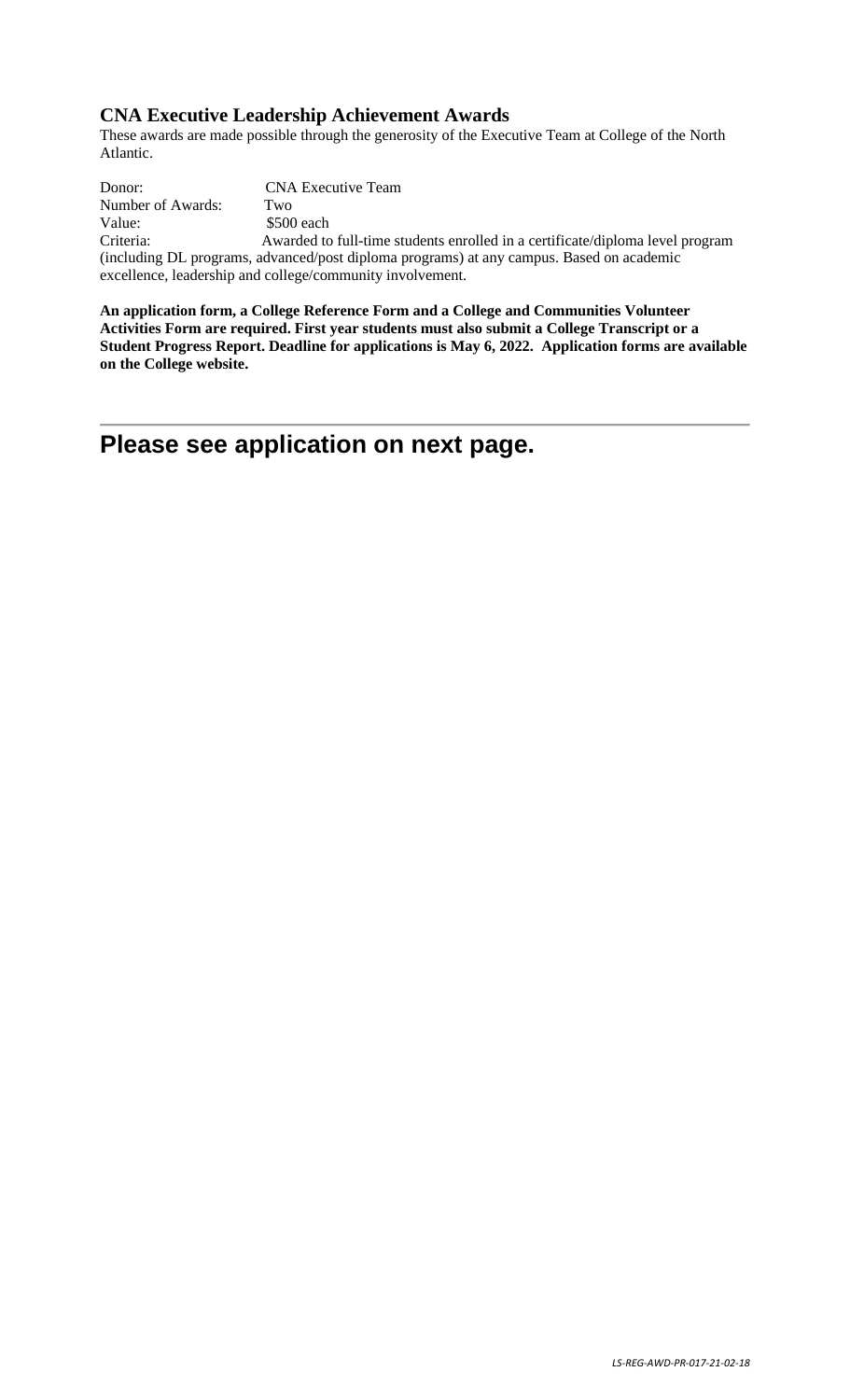

# **College of the North Atlantic Executive Leadership Achievement Award**

**Application must be received by Student Services office by May 6, 2022**

| Name:                                                                                                                           | Student #: ______________ |
|---------------------------------------------------------------------------------------------------------------------------------|---------------------------|
|                                                                                                                                 |                           |
|                                                                                                                                 |                           |
| E-mail:<br><u> Alexandria de la contrada de la contrada de la contrada de la contrada de la contrada de la contrada de la c</u> |                           |
|                                                                                                                                 |                           |
| Campus: Campus:                                                                                                                 |                           |
|                                                                                                                                 |                           |

## **Applicant Checklist:**

- □ A College Reference Form is attached
- A College & Community Volunteer Activities Form is attached
- A College Transcript or Student Progress Report is attached *(for first year students only)*

| Donor:                   | <b>CNA Executive Team</b>                                                                                                                                        |
|--------------------------|------------------------------------------------------------------------------------------------------------------------------------------------------------------|
| <b>Number of Awards:</b> | Two                                                                                                                                                              |
| Value:                   | \$500 each                                                                                                                                                       |
| Criteria:                | Awarded to full-time students enrolled in a certificate/diploma level                                                                                            |
|                          | program (including DL programs, advanced/post diploma<br>programs) at any campus. Based on academic excellence,<br>leadership and college/community involvement. |

### **INCOMPLETE APPLICATIONS WILL NOT BE CONSIDERED**

#### **I hereby make the following declaration**:

- 1. I intend to be a full-time student for the academic year/semester for which this application is made.
- 2. I have answered all questions, which are applicable to me, and the answers given by me are true.
- 3. I understand that if selected for an award / scholarship/ bursary I will be required to provide my Social Insurance Number, so that a T4A may be issued for income tax purposes.

Permission is hereby granted for the Awards Committee to obtain any further information required from appropriate individuals or agencies.

I further acknowledge that my personal information (i.e. photo, video, name, program and home community) may be shared with the donor of this award and can be used by CNA for promotional purposes.

*CNA is an educational body of the Government of Newfoundland and Labrador. CNA is, therefore, subject to the Access to Information and Protection of Privacy Act (ATIPPA). Learner Services is collecting your personal information to process this scholarship application. It will only be*  used for this purpose. This personal information is collected under the authority of the College Act, 1996 (SNL1996 CHAPTER C-22.1). All personal *information will be stored in accordance with our normal network and information security measures. Personal information will only be disclosed as required to do so by law. For further information about the collection and use of this information please contact the Provincial Awards Chairperson at 709-643-7880. For more information about the ATIPPA please visit www.cna.nl.ca/about/atippa.asp.*

*I have read and understand the Privacy Statement above and consent to the collection and use of this personal information.*

Signature of Applicant Date Date Date